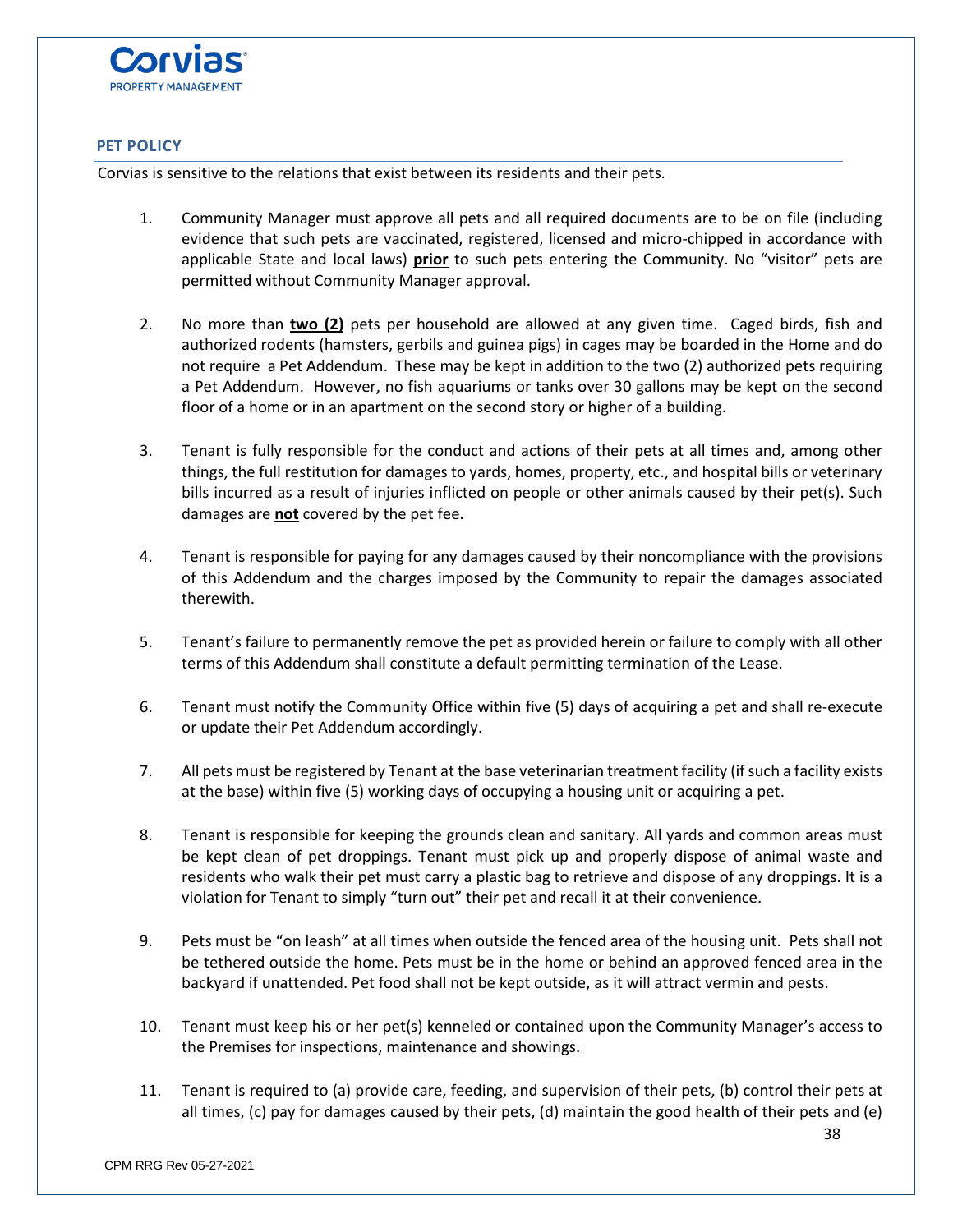

maintain flea and odor control of their pets.

- 12. Pets are not allowed in the pool, pool areas, playgrounds or tot lots at any time.
- 13. Pets of vicious or dangerous disposition shall **not be permitted** within the Community for any reason whatsoever. No pets with a history of aggressive, threatening or violent behavior will be allowed.
- 14. The breeding of animals or operation of a commercial kennel within the Premises or anywhere else within the Community is strictly prohibited.
- 15. Tenant shall insure that Tenant's pets do not at any time disturb any other resident of the Community (or animal of any other resident) nor damage any property located in the Community.
- 16. If, in Community Manager's sole and reasonable discretion, that Tenant's pet constitutes a threat to the health or safety of other residents or animals of other residents or otherwise creates a nuisance, which disturbs the rights, comforts or quiet enjoyment of other residents, has caused or is causing damage to the property in the Community, or has shown or is showing aggressive behavior towards any other resident or animals of other residents, Tenant shall permanently remove such pet from the Community within five (5) days after written request by Community Manager. Should Tenant feel that such request is unreasonable or without basis, Tenant may request a meeting with the Community Manager to discuss the removal request. Tenant is entitled to be accompanied at the meeting by a person of his or her choice. The final determination to remove the offending animal shall be made by the Community Manager (in good faith) after reasonable discussion with Tenant and evaluation of all of the pertinent evidence. Tenant's failure to correct the situation as required by Community Manager, timely request a meeting, or appear at a scheduled meeting may result in the removal of the offending animal, waiver of Tenant's right to dispute such removal or termination of Tenant's tenancy at the Community.
- 17. The following animals are **not** allowed in the Community or to be kept by residents in their individual unit/housing in the Community at any time:

| Dogs of the following "restricted                                                                                                                                                   | Pit Bull (American Staffordshire Bull                                                                                                                                                           |
|-------------------------------------------------------------------------------------------------------------------------------------------------------------------------------------|-------------------------------------------------------------------------------------------------------------------------------------------------------------------------------------------------|
| breeds" (to include any dog with a mix                                                                                                                                              | Terrier or English Staffordshire Bull                                                                                                                                                           |
| of any such breeds)*:                                                                                                                                                               | Terrier), Rottweiler, Presa Canarios,<br>Doberman Pinscher, Chow Chow, Akitas,                                                                                                                  |
|                                                                                                                                                                                     | Mastiffs, Great Danes, Alaskan<br>Malamutes, and wolf hybrids.                                                                                                                                  |
| breed)<br>dog (of any<br>that<br>Any<br>demonstrates a<br><b>for</b><br>propensity<br>dominance or aggressive behavior as<br>indicated by any of the following<br>types of conduct: | Unprovoked barking, growling or<br>snarling when people approach;<br>aggressively running along fence lines (if<br>applicable) when people are present;<br>biting or scratching people or other |
|                                                                                                                                                                                     | animals; or escaping confinement or                                                                                                                                                             |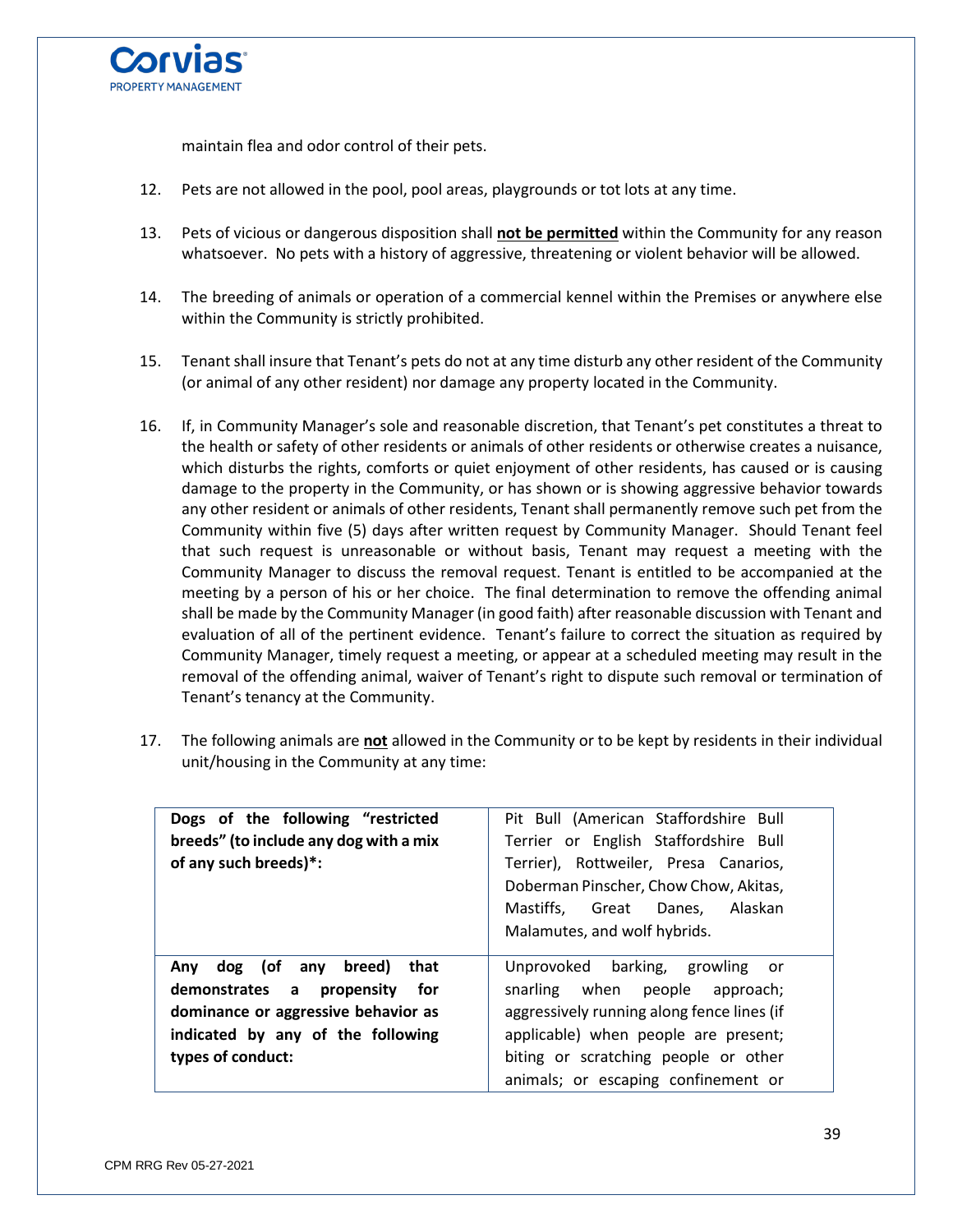

|                                                   | restrictions to chase people.                                                                                                                                             |
|---------------------------------------------------|---------------------------------------------------------------------------------------------------------------------------------------------------------------------------|
| <b>Reptiles and fish:</b>                         | Ex: Snake, lizard, turtle, tortoise,<br>crocodile, alligator, iguana, komodo<br>dragon, newt, gecko, gila monster,<br>electric eels, piranhas, pufferfish, and<br>sharks. |
| Arachnids:                                        | Ex: Spider, scorpion.                                                                                                                                                     |
| Rodents (other than hamsters and<br>guinea pigs): | Ex: Mice, rat, gerbil, mole, beaver,<br>squirrel, porcupine, chipmunk, prairie<br>dog, groundhog, gopher, shrew, bat,<br>hedgehog, raccoon, and skunk.                    |
| Wild or exotic animals:                           | Ex: Fisher cat, fox, weasel, raccoon,<br>monkey, Ferret, chinchilla, jackal,<br>coyote, wolf, skunks.                                                                     |
| Farm animals:                                     | Ex: Pig, horse, cow, chicken, sheep, goat,<br>and geese.                                                                                                                  |
| <b>Birds of prey:</b>                             | Ex: Hawk, eagle, buzzard, vulture, owl,<br>falcon, harrier, kite.                                                                                                         |

*\*Notwithstanding anything contained herein to the contrary, the "restricted breed" restriction above shall not apply to a (i) certified military working dog that is being boarded by its handler/trainer and approval is obtained by the Installation Commander in writing or (ii) service animal or assistance animal that is registered with the Community Manager. In addition, whether a pet is a "restricted breed" or mix of any of the "restricted breeds" shall be determined in the reasonable discretion of the Community Manager. In the case of a dispute concerning the Community Manager's determination of whether a pet is a "restricted breed" or mix thereof, a local qualified veterinarian selected by the Community Manager shall make such determination, which determination shall be final and conclusive. Any costs associated with the veterinarian's determination shall be borne by the disputing resident.*

- 18. The privilege of keeping a pet in the Community may be revoked and/or a warning issued if a pet is determined to be a nuisance. A nuisance is any action of a pet that endangers life or health, gives offense to the senses, violates laws of decency or obstructs reasonable or comfortable use of property. An animal may be considered a nuisance if it, among other things, (a) habitually or repeatedly barks in a manner that disturbs others, (b) interferes or obstructs persons engaging in exercise or physical activity, (c) defecates on the lawn of a home not occupied by its Community Manager, or (d) habitually violates the leash requirement.
- 19. If Tenant witnesses or has actual knowledge of any incident involving the aggressive behavior (or any other behavior or actions that would constitute a violation of the Community rules and regulations or